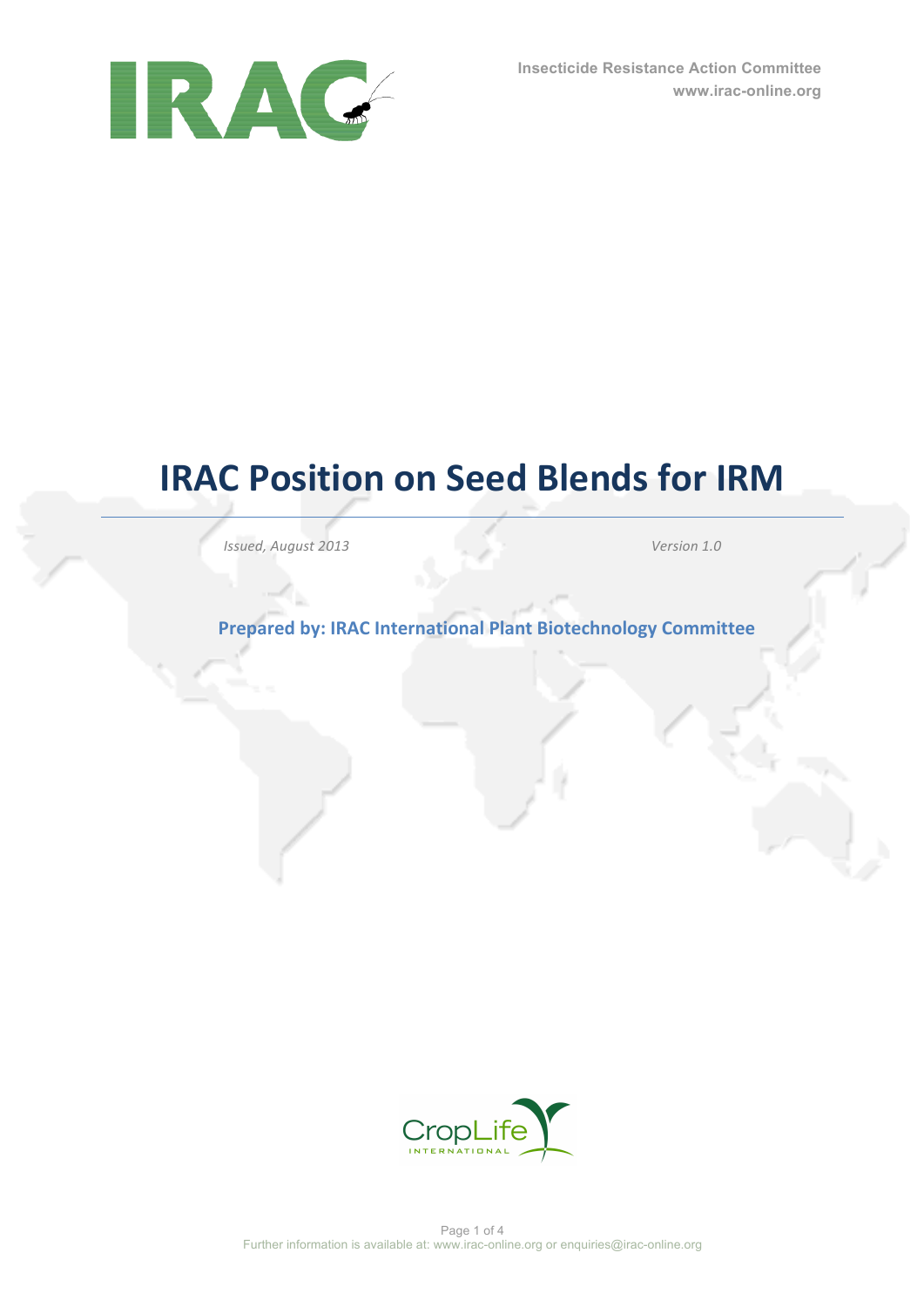# **Seed Blends for Resistance Management of Insect-Protected Transgenic Crops**

IRAC International Plant Biotechnology Committee

## **Background**

Until recently, seed blend refuges (aka "Refuge in the Bag") for insect resistance management have not been favored by the agricultural biotechnology industry. Barriers to their implementation result from concerns about the movement of larvae among insect-protected and unprotected plants. Larval movement can reduce the dose experienced by the insects, potentially favoring the survival of heterozygotes over susceptible genotypes, and can reduce the proportion of insects that undergo no selection. In addition, the relatively large required refuges, at least in the U.S., have made such products unattractive to growers.

More recently, advances in insect-protected crops and improved understanding of insect biology have indicated potential advantages of blended refuges. Products that are not high dose against their key target pests, those that have smaller refuge size requirements, and those containing pyramided traits reduce the concerns previously raised. Today, there are several insect-protected transgenic crops available as blended refuge products. For example, in the US Corn Belt, the industry is rapidly moving to pyramided Bt corn products with 5% blended refuge for corn borers and corn rootworms. The advantages of blended refuge products are maximizing refuge implementation and the inter-mating of resistant with susceptible insects, both important to extending trait durability.

Here we describe considerations to guide decisions on whether a seed blend refuge strategy may be appropriate for an insect-protected transgenic crop.

# **Technical Advantages and Disadvantages of Refuge Seed Blends for IRM**

- Refuge implementation is controlled by the seed supplier, not the grower.
- Seed supplier ensures the refuge variety has appropriate agronomics.
- Refuge and traited plants receive identical agricultural treatment (fertilizer, irrigation, insecticide etc).
- Refuge cannot be planted on inferior land
- Does not rely on adult insect dispersal to ensure most adults emerging from traited plants mate with adults emerging from refuge plants.
- The "halo effect" arising from reduced larval survival on Bt plants can result in reduced damage to refuge plants.

#### **Advantages Disadvantages**

- Larvae that move among plants experience reduced dose of insecticidal trait.
- Larval movement off refuge plants can reduce effective refuge size.
- Insect pests on refuge plants cannot be managed separately from those on traited plants.
- Older larvae moving from refuge plants can cause injury to traited plants.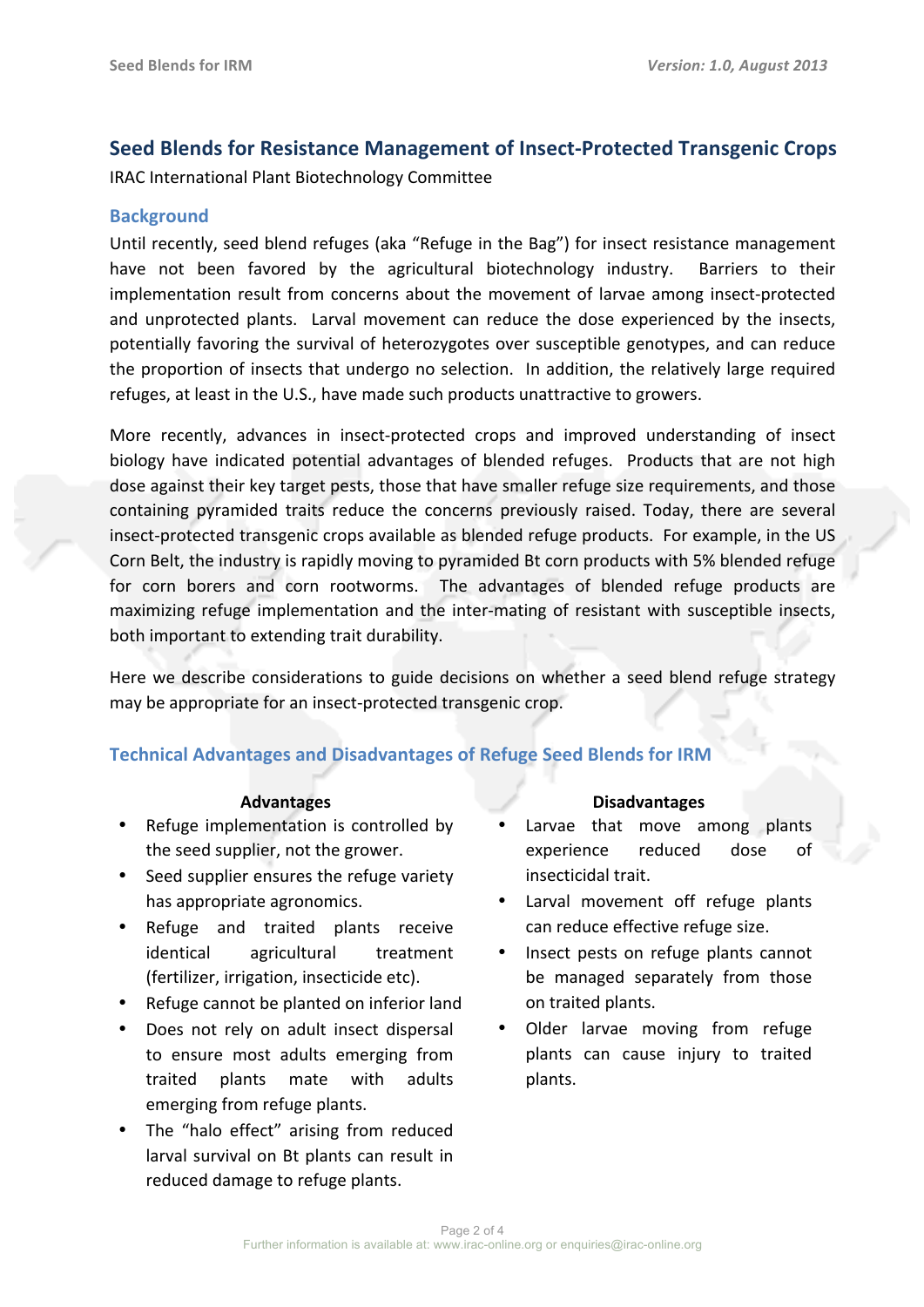# **Indicators Favoring Refuge Seed Blends**

Seed blend refuge may be appropriate when one or more of the following apply (the more factors that apply, the stronger the case for blended refuge over structured refuge):

- Single-trait less-than-high dose product with small required refuge percentage  $(≤ 10%)$
- Pyramided product (i.e., with more than one mode of action against the target pest) that requires small refuge  $(≤ 10%)$  and has long expected durability
- Compliance with structured refuge requirements or guidelines is low
- Target pests exhibit limited pre-mating dispersal of adults
- Target pests exhibit limited larval movement among plants (especially for a single-trait high-dose product)
- Little or no natural refuge is present

# **Additional Considerations**

*Biological considerations:*

- For target pests against which the crop is a high dose, that exhibit high inter-plant mobility as larvae, and that have significant natural refuge, seed blends can be worse than no structured refuge.
- A suitable IRM strategy for one target pest may be less suitable for other target pests.
- Management programs for pests not targeted by the traits may need to be modified

### *Seed company operational considerations:*

- Harmonized implementation from all seed suppliers will avoid growers choosing unblended seed and failing to plant the refuge.
- The agronomics of the refuge variety should be well matched to the transgenic insectprotected variety and contain the same herbicide tolerance traits.
- Quality assurance procedures need to ensure a consistent blend percentage

# Grower implementation considerations:

- Potential for grower confusion over which seeds require a separate structured refuge must be addressed through education.
- Insect-protected seed with blended refuge may not be as attractive to growers as unblended seed.
- Growers' understanding of product performance and management may need to be clarified.

### Legal and regulatory considerations:

- Local seed purity laws may complicate the production and distribution of blended refuge products.
- Some authorities may require separate regulatory authorization for blended refuge products.